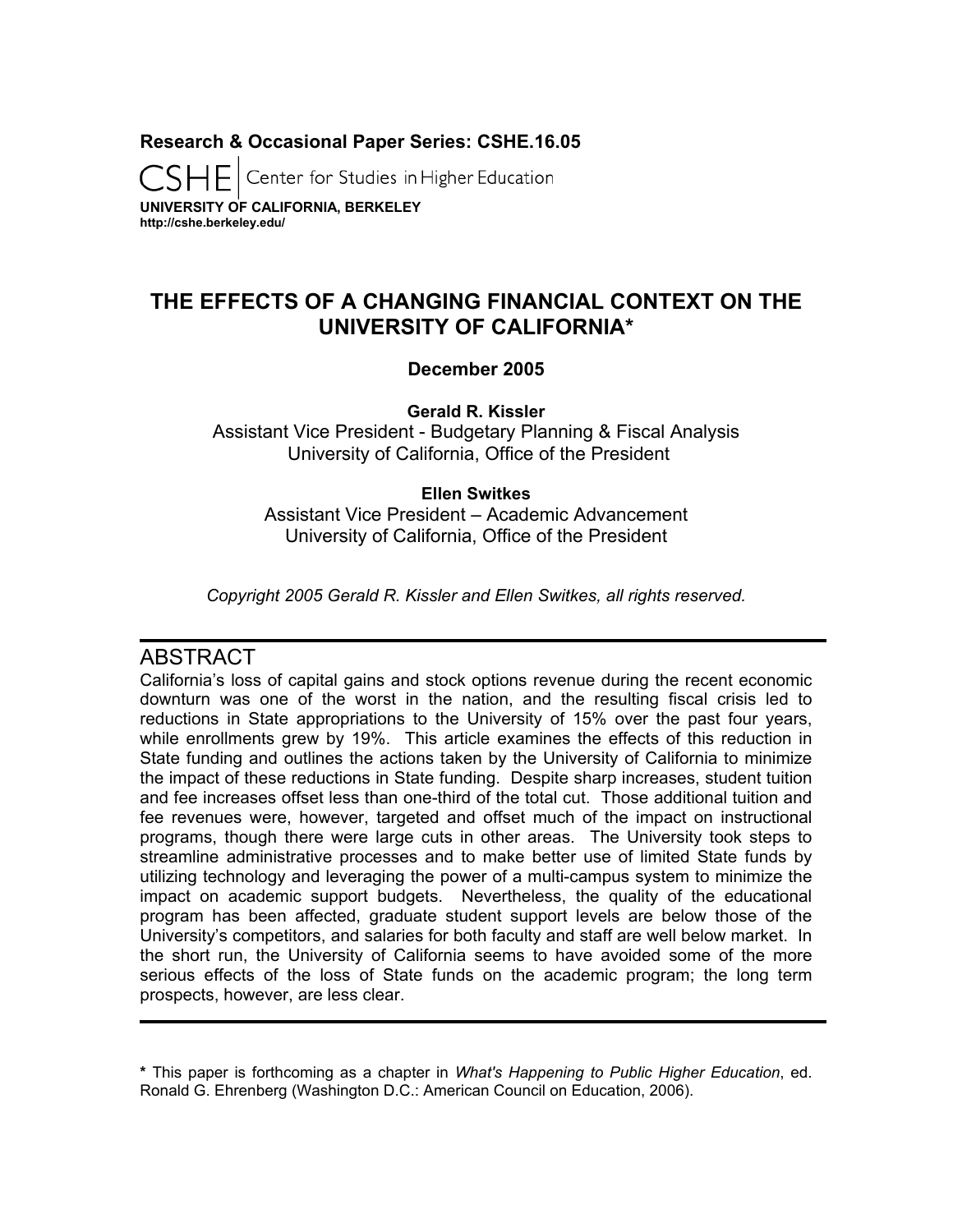#### **LARGE TRENDS IN CALIFORNIA**

At the beginning of the  $21<sup>st</sup>$  century, California's fiscal problems are consistent with the trends identified by Ray Sheppach (2003), the Executive Director of the National Governor's Association. Despite a relatively mild recession, California has experienced a fiscal crisis caused by two structural factors: an eroding tax base and an explosion in health care costs.

Also consistent with national trends, the percentage of the State budget going to higher education, including the University of California, has been declining over the past four decades, and the current fiscal crisis has led to more budget cuts and tuition & fee increases over the past four years. As we will argue in the next two sections, the changing nature of the economy and the demographics of the state have increased the importance of higher education, but State appropriations to the University of California have declined.

#### **The Importance of UC to California's Economy and Quality of Life**

#### *Economic Trends*

The last two economic downturns have had a disproportionate effect on California's economy. With the downturn in the aerospace industry, Californians suffered more than those in most states during the long and deep recession of the early 1990s. While there was some recovery during the Internet Boom period of the late 1990s, California was also hit particularly hard when the Internet Bubble burst in the spring of 2000. Policy makers in California realize the need to stimulate job creation to reduce unemployment rates, but restoring California's competitive advantage in a global, knowledge-based economy means not just more jobs, but more well-paying jobs.



**Figure 1. U.S. Average Earnings and Unemployment Rates by Level of Education** 

Source: Bureau of Labor Statistics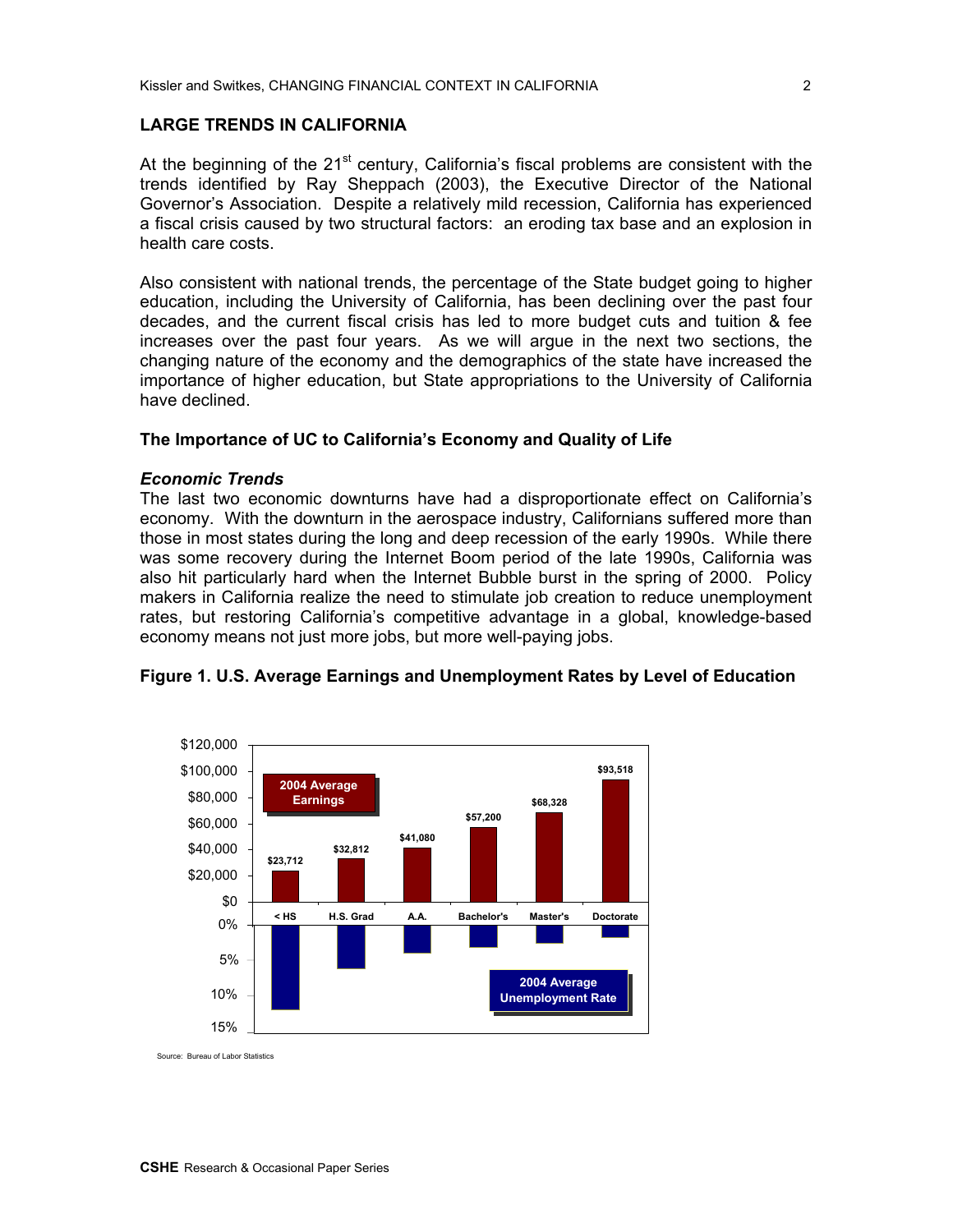With the shift to a knowledge-based economy, more of a product's value is added *before* and *after* manufacturing by professionals and managers who typically have advanced levels of education and skills. As a result, employers are willing to pay an "education premium" for these workers. As the national data in Figure 1 show, incomes are higher and unemployment rates are lower on average for those with more education. Even though the sample size does not permit the Bureau of Labor Statistics to produce these data by state, it is reasonable to assume that these relationships hold in California as well. The only way to raise average income in California, therefore, is to move the workforce to the more advanced levels of education on the right side of Figure 1, since we cannot compete on the basis of low-skilled jobs with those in other countries who are willing to work for one-tenth of U.S. wages.



**Figure 2. Percent Increase in California Jobs by Occupational Category**

The University of California has always been important to the economy and the quality of life of the state's citizens, but it is even more important today with the shift to more of a knowledge-based economy. As a result, there is increasing interest from business and government leaders in technology transfer and the production of what Peter Drucker (1959) called "knowledge workers." These professionals and managers are not only the lifeblood of knowledge-based industries, but also the ones who add the most value to products and services in all industries.

The Bureau of Labor Statistics aggregates hundreds of occupations into eleven major categories. As Figure 2 shows, the fastest growing occupational categories in California are professional and managerial jobs. In the early 1980s, one-fourth of all jobs in the state were in these two categories. Today they represent one-third of California's jobs. Most of these jobs require at least a baccalaureate degree, and many require a Master's or doctorate. However, California's four-year colleges and universities have not been meeting these needs. A study conducted by the Public Policy Institute of California (Betts 2000) estimates that only half of the college graduates hired in California  $-$  to fill new positions or to replace those who leave — were educated in this state.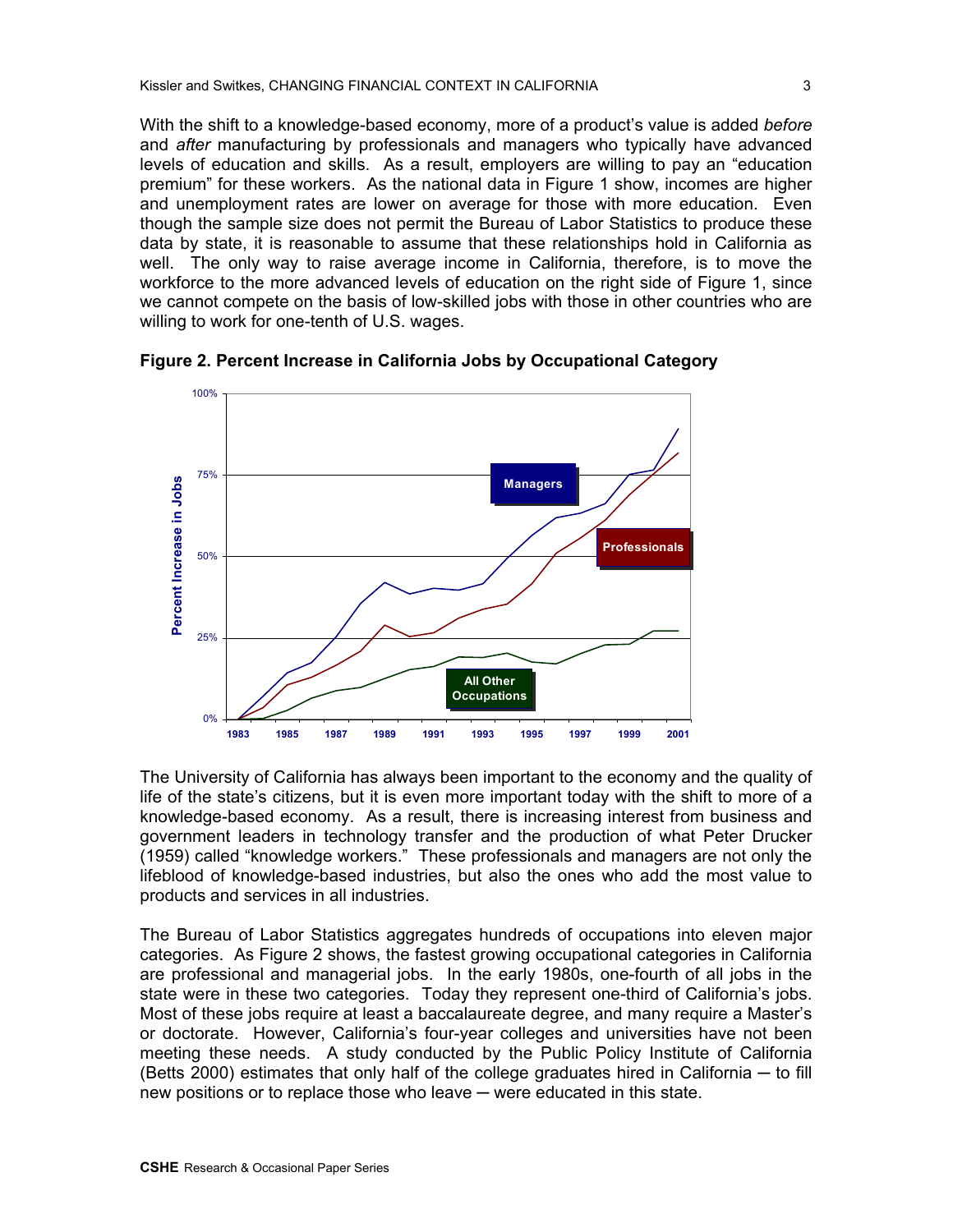#### *Demographic Trends*

California is a large and rapidly growing state, and more of its citizens will want and need a university education for those professional and managerial jobs. The state's population grew from 24 million in 1980 to 37 million in 2005. State demographers estimate continued growth, to 44 million in 2020 and 52 million by 2040. These are impressive growth figures, but the shift in the ethnic composition of the population is even more dramatic. Over that 60-year period, Hispanics will increase from 19% of the total population to 50%, Asians will increase from 5% to 13%, while non-Hispanic Caucasians will decline from 67% to 26%. The percentage of African-Americans will remain the same, 8% and 7%, respectively. (See Figure 3.)





Source: California Department of Finance, Demographic Research Unit, May 2004

Demographers have forecast sharp growth in the number of high school graduates during the current decade. Called "Tidal Wave II," this bulge moving through the public schools reflects not only the echo of the baby boom but also high birthrates and immigration levels in California. Figure 4 shows two forecasts for the number of high school graduates in California. The 1998 series was available when the University's long-range enrollment plan was developed in 1999. The most recent projection reflects even greater growth with a plateau, not a dip, after 2008.

Policy makers expect the University to provide a pathway to upward social mobility for California's new citizens. Meanwhile, UC's actual enrollments have grown even faster than those envisioned in the University's 1999 enrollment plan, because the demographers underestimated the actual growth in high school graduates and because a larger percentage of those who meet the University's eligibility requirements are applying for admission to the UC campuses. As a result, the University is hiring faculty and constructing new facilities, including a new campus, as fast as possible.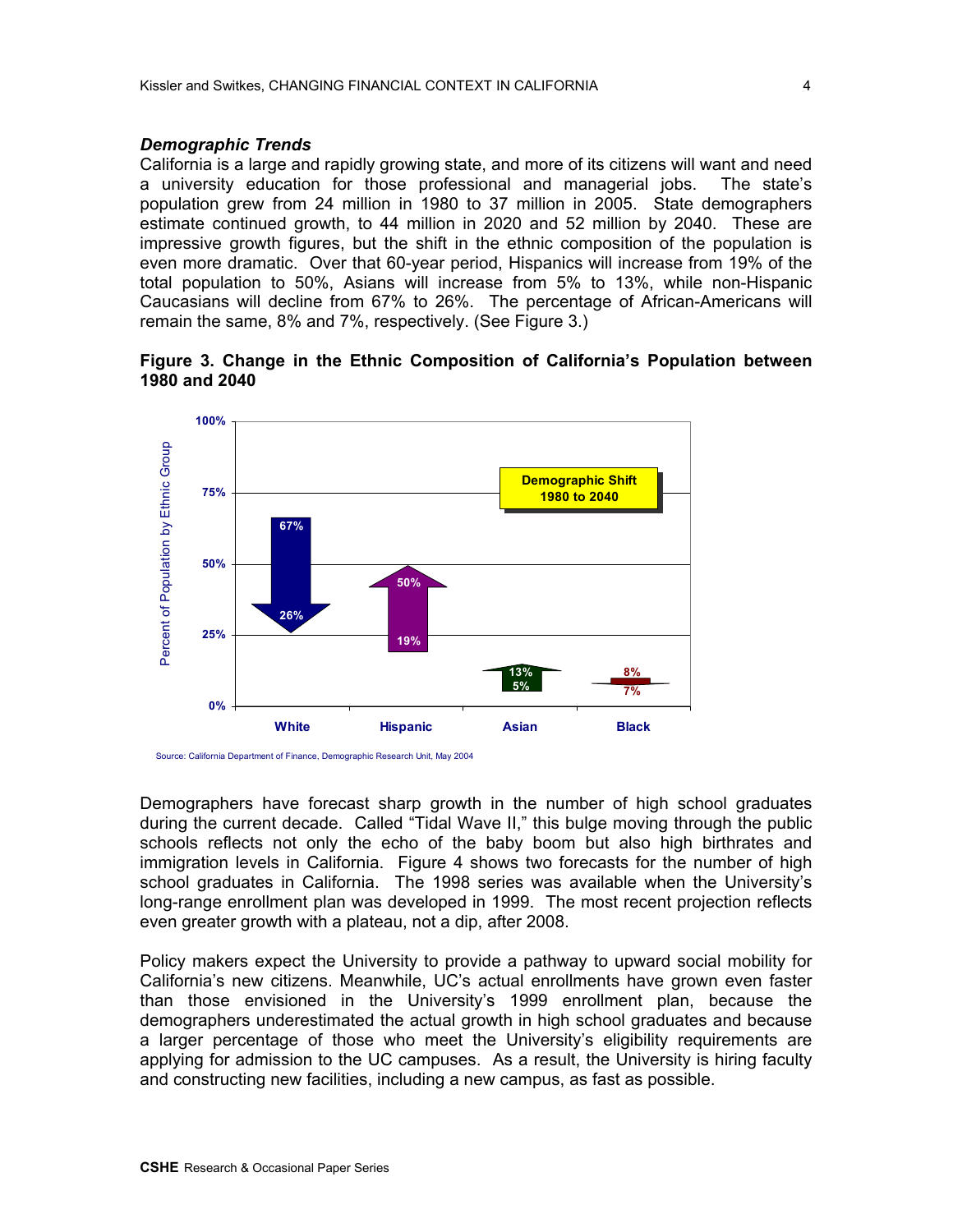

**Figure 4. Two Forecasts of California High School Graduates** 

The UC Board of Regents has expressed concern about maintaining quality during this period of unprecedented growth, and that was *before* the economic recession and the onset of California's current fiscal crisis. Therefore, the Regents have been monitoring a series of qualitative benchmarks and early warning indicators during this period of rapid growth (University of California 2002; 2003).

#### **Less Taxpayer Support for Higher Education**

When looking at levels of taxpayer support for higher education, it is important to separate the short-term effects of the business cycle from long-term trends. As shown in Figure 5, higher education's lower priority is not simply the effect of California's current fiscal crisis. The decline in the University of California's share of State General Fund expenditures from 7% to 3.5% has occurred over the past 35 years. During this period taxes have been cut and other spending priorities, such as prisons, health care, and social service programs, have consumed a larger share of State spending. For example, the sharpest drop occurred in 1978 — the year voters approved Proposition 13, which lowered property taxes and required the State to backfill the lost school revenue with State General Funds.

The economic recessions at the beginning of the 1980s, '90s and the current decade resulted in declining State revenue and less support for higher education. In fact, testimony before the Assembly Higher Education Committee last fall indicated that higher education typically is cut more than average during economic downturns, and receives above average increases during better periods, though it does not catch up to past levels. Politicians justify this pattern because colleges and universities, unlike many other State programs, have an alternate revenue source (i.e., tuition and fees).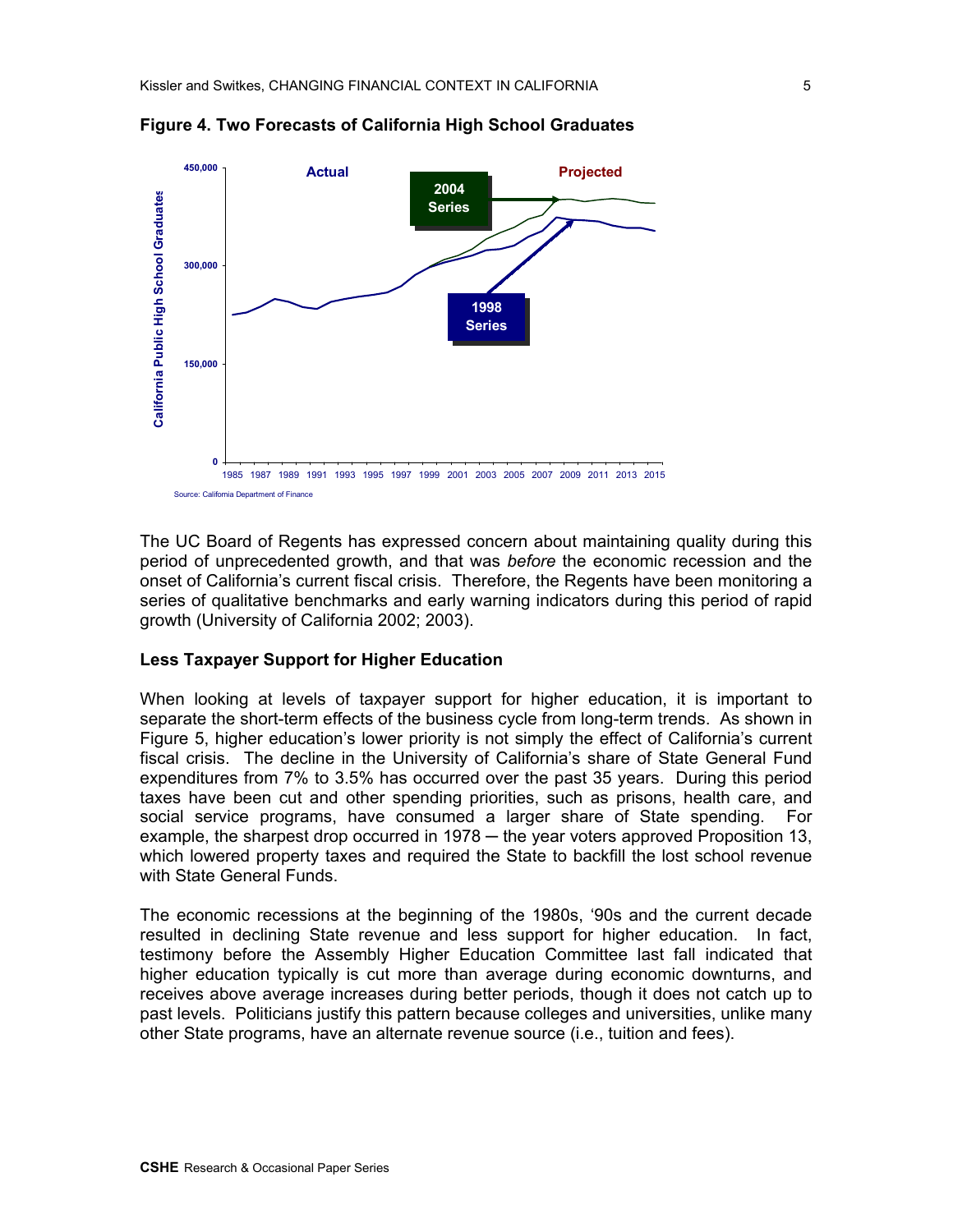**Figure 5. University of California's Declining Share of the State General Fund Budget** 



During each of the last three economic downturns  $-$  in the early 1980s, '90s, and the current decade — the State appropriation to the University of California and other core financial support fell behind (see Figure 6).



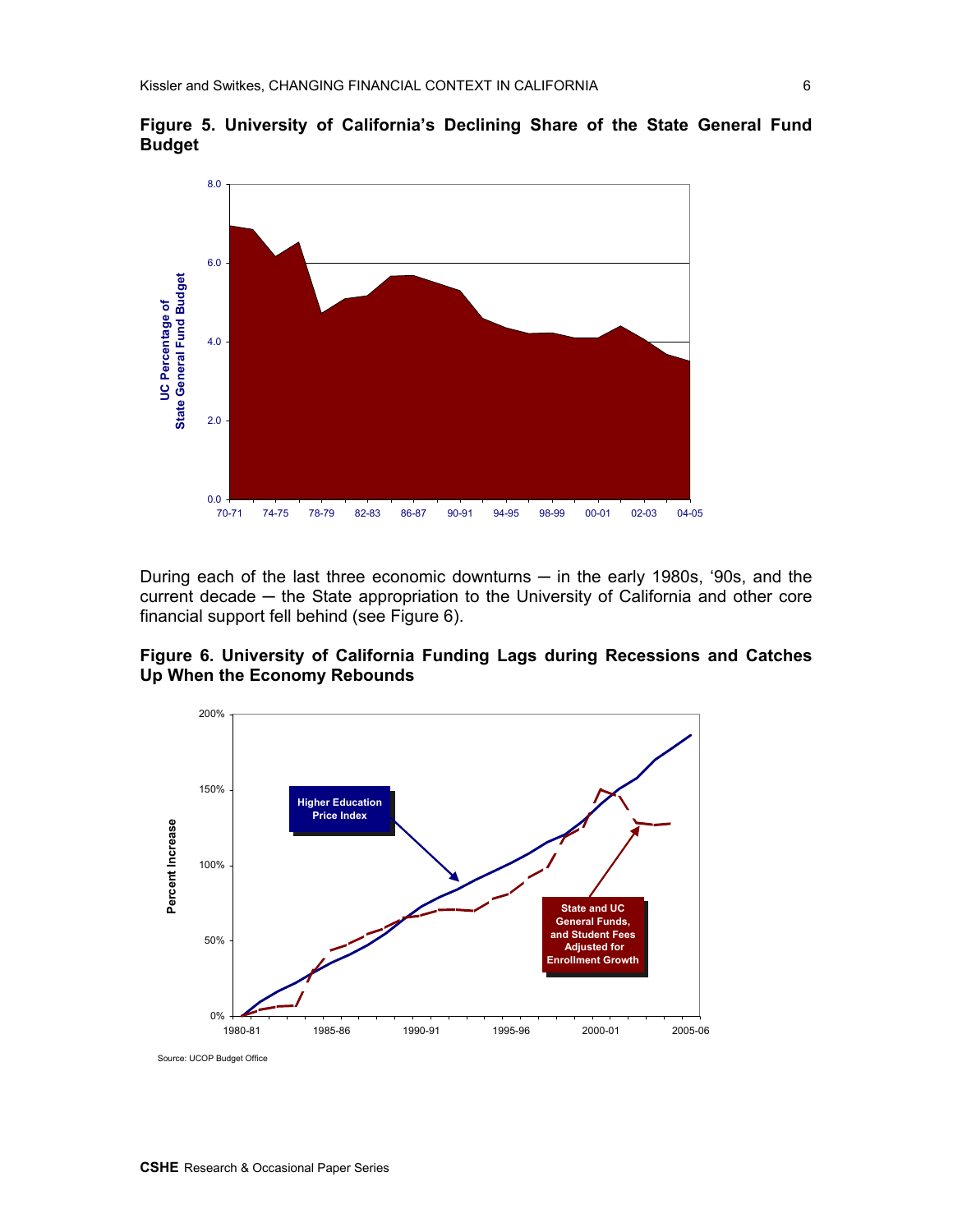The solid line in Figure 6 is the Higher Education Price Index, which reflects increasing prices for college and university spending, analogous to the CPI for consumer spending. The dashed line in the graph is the amount of core financial support (State appropriation, tuition and fee revenues, and other UC General Funds) per student.

In the early 1980s, after Proposition 13 had passed, State funding did not keep pace with the high rates of inflation at that time and salaries fell behind the market. In the mid-1980s, Governor Deukmejian made a conscious effort to provide catch-up funding for public higher education, but there were more budget cuts during the long and deep recession of the early 1990s. Once again tuition and fees were raised to offset a portion of the cut (approximately one-fourth). During the economic boom period of the late 1990s, Governor Davis provided catch-up funding and blocked student fee increases, but there have been severe budget cuts and sharp fee increases again over the past four years.

Californians have been proud of the state's "no tuition" policy, even though what the University of California calls student fees are now as high as tuition at other leading public universities. The boom and bust nature of student fee increases in California, shown in Figure 7, tracks the business cycle. During periods of economic growth, governors and legislators have brought down fee increases. In contrast, student fees have been increased sharply to offset partially the budget cuts during economic downturns. Over the long term, however, student fees are approximately where they would have been if the 1971-72 level had been adjusted annually for the growth in California's per capita personal income.



**Figure 7. Undergraduate Fees in Current and Constant Dollars**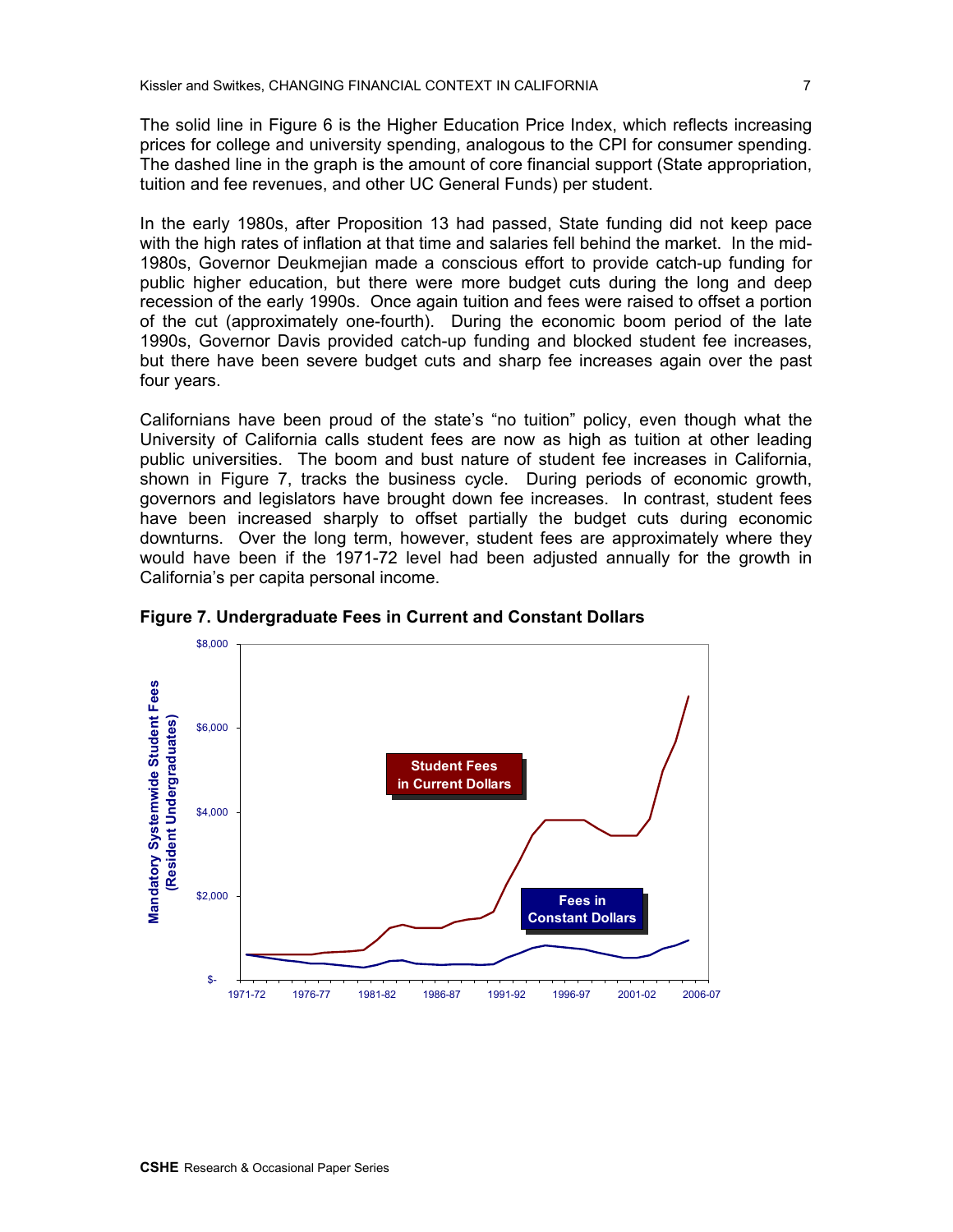#### **SHORT-TERM EFFECTS OF CALIFORNIA'S FISCAL CRISIS**

### **What Caused the Current Fiscal Crisis?**

California's recession early in the current decade was relatively mild and short-lived. Why, then, was the State thrown into a fiscal crisis? Even though the state was hard hit by the energy crisis, it did not cause the fiscal crisis because the State sold bonds to create the cash to purchase long-term energy contracts at lower rates. Because ratepayers will be paying back these bonds for many, many years, this action by the governor and the legislature in effect took the energy crisis off the State General Fund books. Rather than the energy crisis, California's fiscal crisis was caused by an over commitment on a permanent basis of temporary tax revenue from the Internet Bubble.

During the late 1990s, high tech companies offered stock options to attract scientists, engineers, programmers, managers, and executives. While the Internet Bubble was rising, many employees made more on their stock options than their salaries, and investors experienced extraordinary gains on their investments in these companies. Because capital gains and stock options are taxed as ordinary income in California, the State General Fund experienced extraordinary growth.

Capital Gains and Stock Options Revenue was only 6% of the State General Fund in 1995, but had grown to 25% at the peak in 2000. Unfortunately, too much of this temporary revenue increase was spent for continuing programs and services. When the Internet Bubble burst, Capital Gains and Stock Options Revenue declined precipitously. Between 2000 and 2002 the State General Fund lost \$12.4 billion in revenue from this source. This sudden drop in State General Fund Revenue could not have happened at a worse time for higher education, which was trying to expand at unprecedented rates to accommodate the increase in high school graduates, commonly called "Tidal Wave II."

#### **How Did It Affect the University of California's Budget?**

Even before California's current fiscal crisis, many of the UC Regents expressed concern about the University's ability to maintain quality during this period of rapid growth. That concern grew to alarm between 2001 and 2004, as each Governor's Budget contained more cuts and as the governor imposed mid-year cuts to help the State adjust to lower revenue estimates.

Over a four-year period the State appropriation to the University of California *fell* by 15% while enrollment *grew* by 19%. Instead of rising from \$3.3 billion to \$4.2 billion to pay for enrollment growth and adjust for inflation, the UC State appropriation fell to \$2.7 billion (see Figure 8). In spite of the sharp student fee increases shown in Figure 7, less than one-third of the \$1.5 billion shortfall shown in Figure 8 was offset by tuition and fee increases.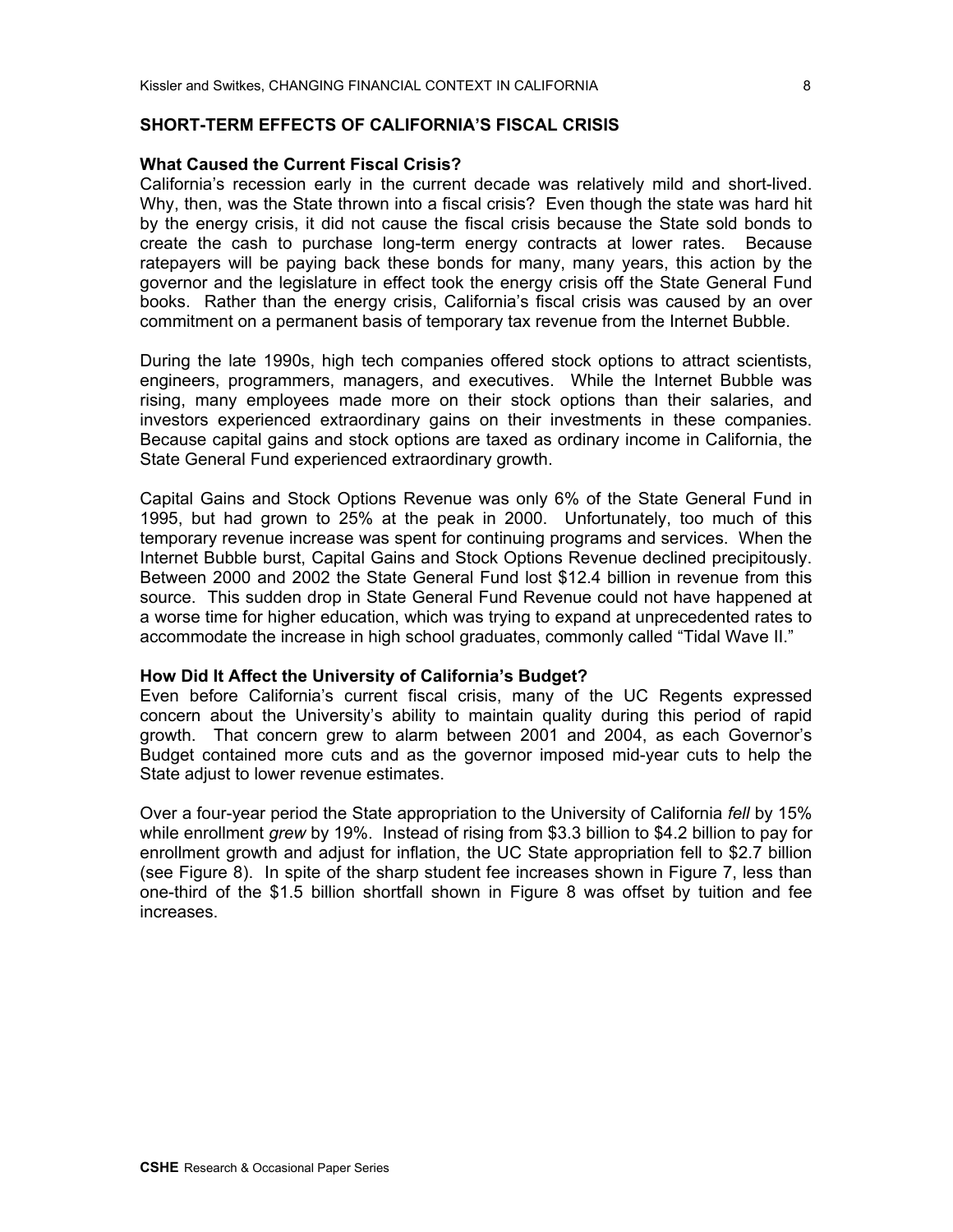



Figure 9 helps to make sense of these large numbers by comparing what it costs to educate a student today with the cost in 1985 – before the long, deep recession in the early 1990s and the current fiscal crisis. All numbers in Figure 9 are in today's dollars.



**Figure 9. The \$2,650 Funding Gap in Resources Available to Educate a UC Student**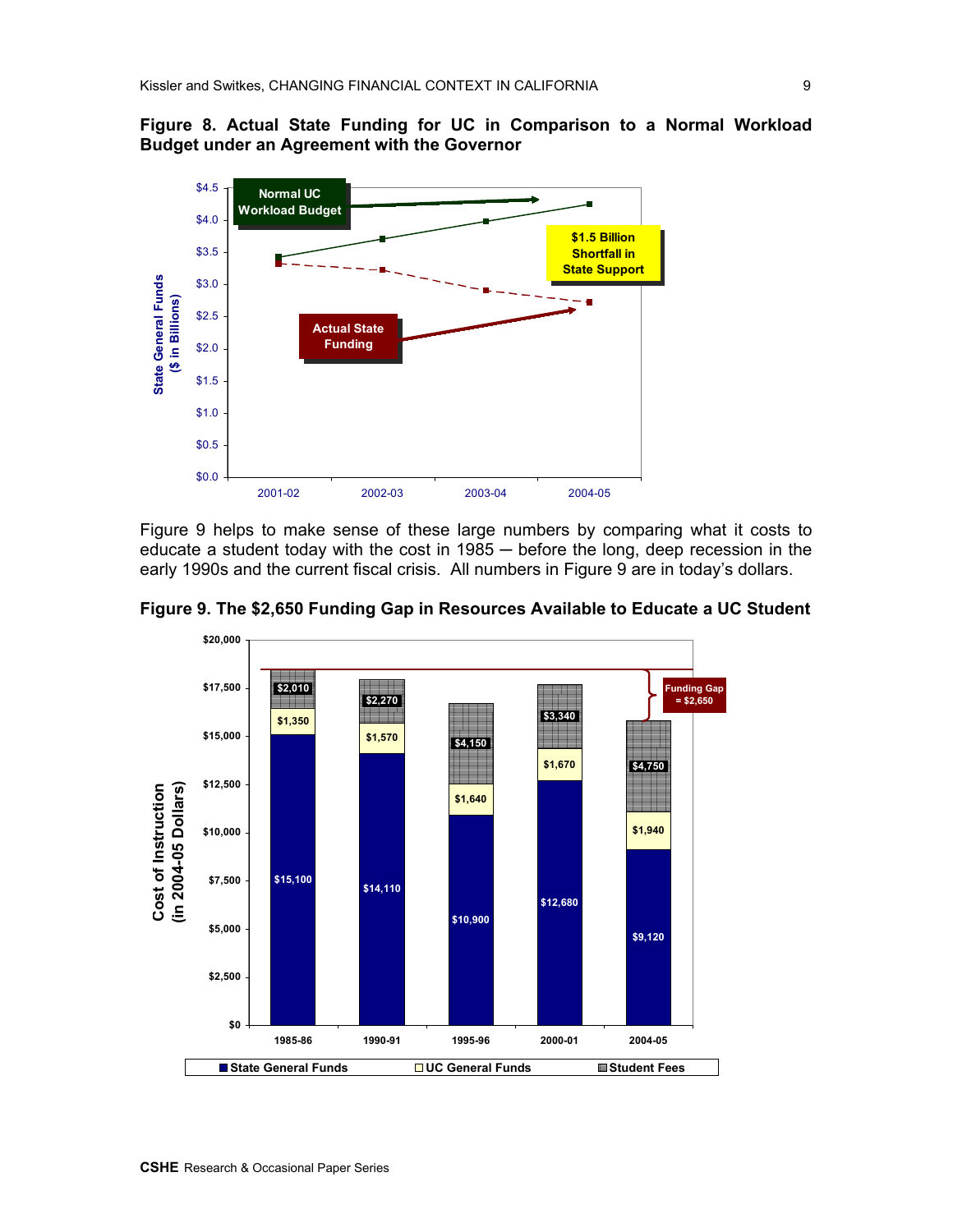In 1985-86 it cost approximately \$9,000 to educate a UC student. After adjusting for inflation, that number would be approximately twice as large in 2004-05. In the mid-1980s, more than 80% of the money came from the State appropriation, which is the solid portion at the bottom of each bar. Over the last 20 years, the State dollars per student have declined from \$15,100 to \$9,120. As a result, the State is now funding less than 60% of the cost of instruction. Student fees have increased substantially to offset some, but not all, of the loss of State dollars. As a result, the University of California is spending \$2,650 less now than it was in 1985-86 to educate a student. Rising prices are *not* due to University costs spiraling out of control. Students are paying more today solely because the State subsidy has declined.

Regarding this shortfall of \$1.5 billion in State funding, UC President Dynes (2005) has said: [It] has affected the quality of a UC education because the University has less money to spend on each student. The \$2,650 funding gap means larger classes, less time with faculty outside the classroom, fewer library resources, and more obsolete equipment. It also means that students are paying a larger share of the cost of their education and getting less for it.

## **How Did UC Adjust to the Budget Cuts?**

The UC Board of Regents and the President tried to minimize the effect of the budget cuts on the educational program by cutting administration, State-supported research, and public service programs first. They also raised student fees and out-of-state tuition to offset most of the direct impact on the educational program. As California's fiscal crisis entered its third and fourth years, however, this strategy collapsed and all parts of the budget were eventually affected. Consequently, faculty and staff salaries fell behind the market, academic support budgets suffered, facilities budgets were not adjusted for higher energy costs, the deferred maintenance backlog grew, graduate student support levels did not match those of peer institutions, etc.

Over the past four years the University has looked for greater efficiencies to make more effective use of its limited State funding. For example, Academic Support budget cuts have affected its libraries. However, the University took advantage of being a multicampus system and utilized technology to improve access to its library collections. The California Digital Library allows students and faculty from every campus to request articles from more than 7,000 journals available to UC scholars online. These articles are delivered electronically to the desktop, rather than by trucks driving between campuses.

As shown in Figure 10, interlibrary book loans have increased from 44,000 to 116,000. Meanwhile, the electronic delivery of research journal articles to the desktop has skyrocketed from 1.2 million to 8.1 million. The cost-effective California Digital Library has been a great success, but there is an important lesson to be learned from this project: the University is now reaping the benefits of investments in technology made in better times. The campuses have identified some other cost-saving measures in Academic Support functions that cannot be implemented because the University does not have the resources to make the necessary up-front investments.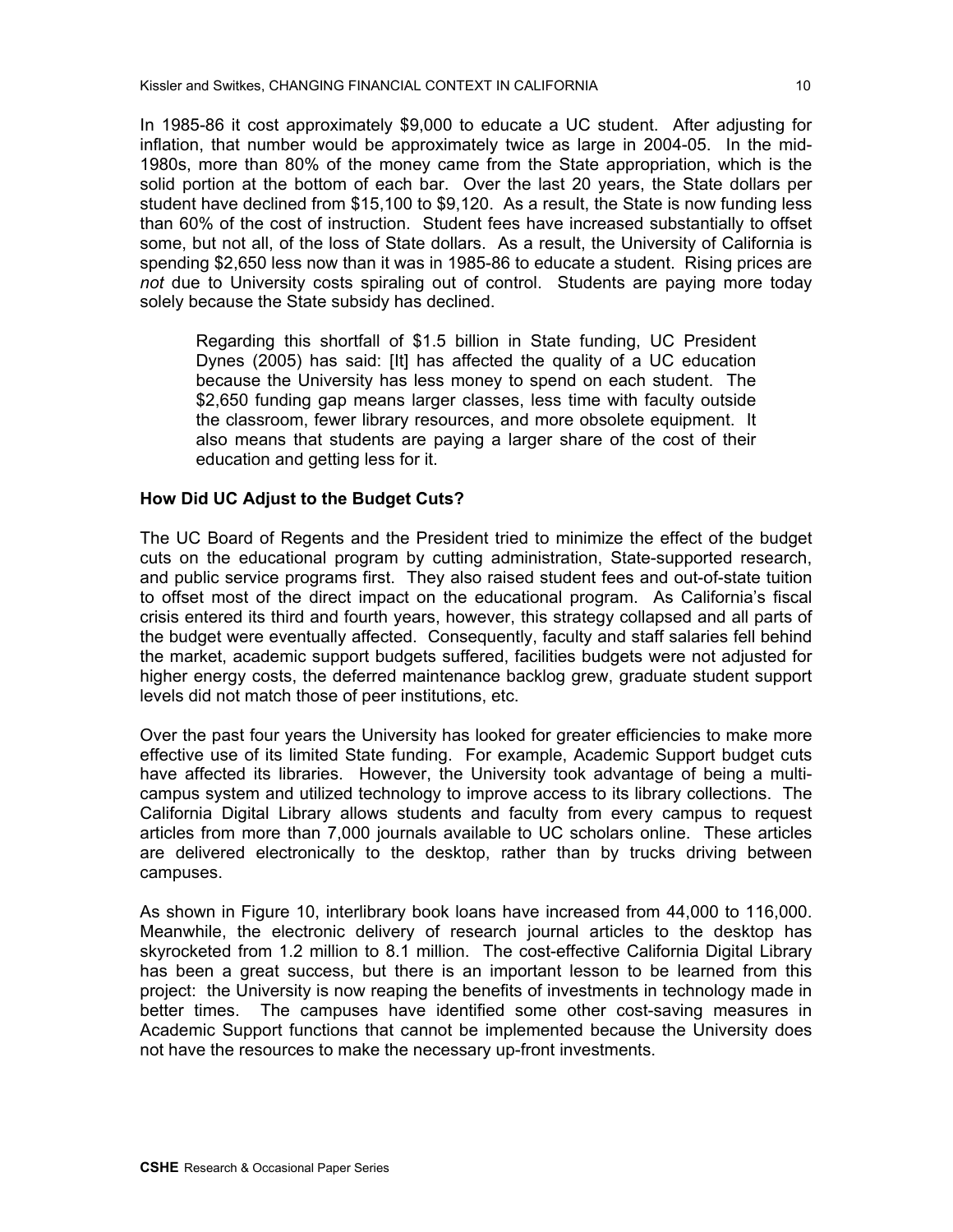

**Figure 10. Library Resource Sharing among UC Campuses** 

The University has also taken steps recently to streamline and reduce costs in its business operations:

- **Strategic Procurement Initiative**. This initiative leverages the enormous buying power of a multi-campus system to lower costs from vendors. In addition to better prices, this initiative will allow the University to buy goods and services more efficiently and to monitor prices more closely.
- **Information Technology Procurement**. The University has greatly expanded its coordination of computer hardware and software procurement, which will save our departments significant dollars each year.
- **Debt Restructuring.** The University took advantage of historically low interest rates to refinance over \$1.1 billion in outstanding bonds for capital projects. This initiative will provide substantial savings in debt service over the next 32 years.

In short, the University of California has taken a number of steps to streamline its administrative processes and leverage the power of a multi-campus system. Nevertheless, there is simply no way to compensate for the cumulative effects of cuts shown in Figures 8 and 9, even with the sharp student fee increases shown in Figure 7.

# **HOW HAVE THE RECENT BUDGET CUTS AND FEE INCREASES AFFECTED UC'S EDUCATIONAL PROGRAMS?**

State taxpayer support for higher education declined over the last three decades, while tuition increases at public colleges and universities have offset only a fraction of those cuts (Kane & Orszag 2004; Rizzo 2003). In contrast, private funding and tuition have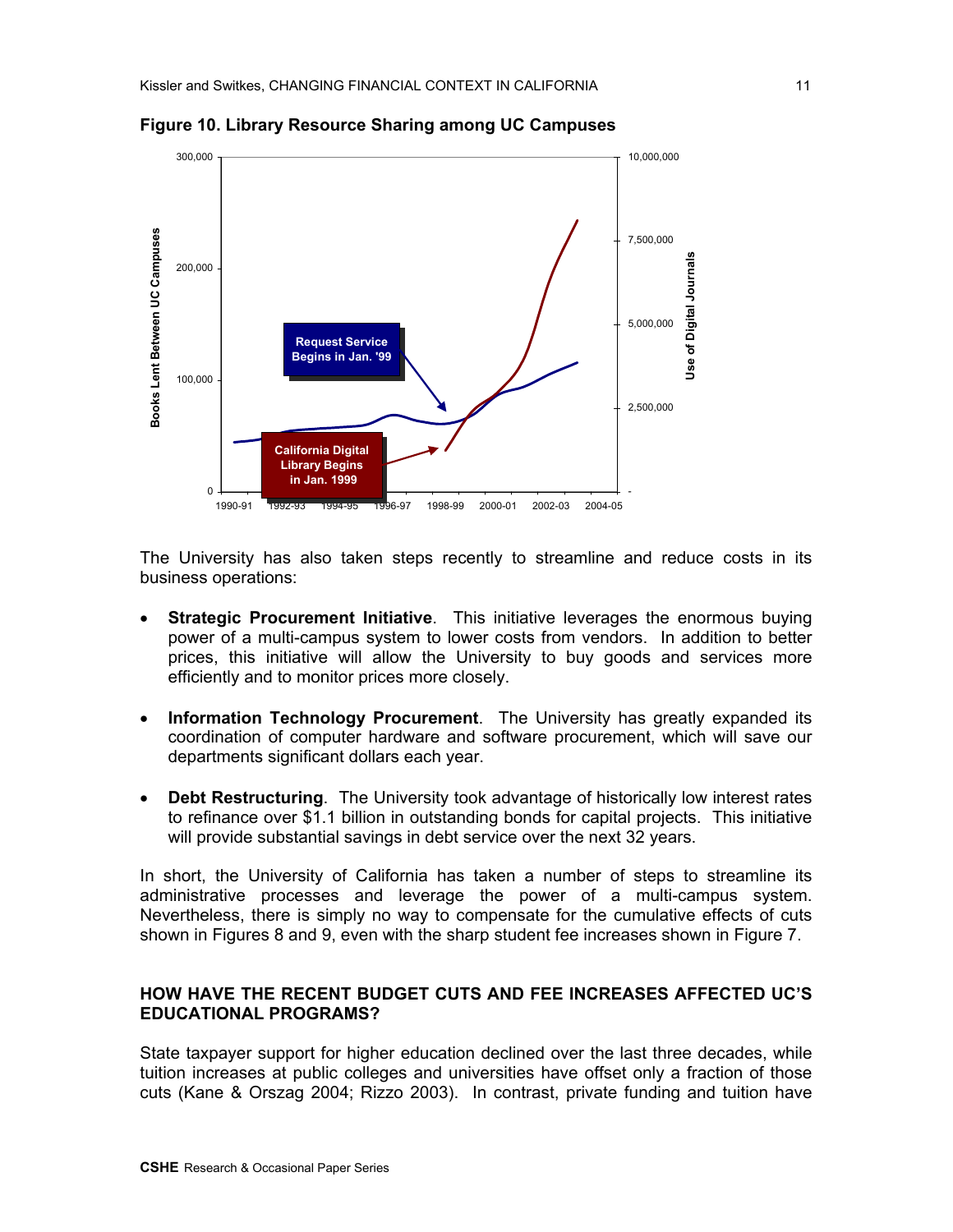increased steadily at private universities during this period. As a result, the gap in available resources between public and private universities has grown (Ehrenberg 2004). Some (cf., Ehrenberg 2000; 2004) have concluded that:

- Faculty recruitment and retention at public universities have been affected by low faculty salaries, which are well behind those of private universities;
- Public universities have substituted non tenure-track faculty for ladder rank positions to save money, which has consequences for the quality of the educational experience;
- Budget cuts at public universities have led to higher student/faculty ratios and larger class sizes, which affect the quality of undergraduate education;
- The growing gaps in funding for graduate students and academic support services, such as libraries, reduce the quality of the educational experience at public universities and affect their ability to recruit the best graduate students; and
- Less state subsidy and higher prices could be prohibitive for low-income students and will squeeze middle class families.

As demonstrated in the first two sections of this paper, the long-term national trend toward a declining percentage of the state budget appropriated to higher education is also true of California, as is the short-term budget-cutting at the beginning of the current decade. Indeed, the devastating impact of the collapse of the Internet Bubble has arguably been harder on California's technology-heavy economy than other states. Had the State's loss of tax revenue resulted in proportionate cuts to higher education, the impact on California's colleges and universities would have been catastrophic  $$ changing in fundamental ways the very nature of the institutions.

The catastrophe was avoided, however, by borrowing billions to cover non-energy related operating budget shortfalls and shifting much of the financial impact to future generations. While not catastrophic, the University of California has nevertheless experienced very large budget cuts. In the remainder of this section we will examine whether the effects of these fiscal forces on the University of California are consistent with the national trends for public universities.

# **Has Faculty Recruitment and Retention Been Affected by Lagging Salaries?**

## *UC Must Hire 7,000 Faculty Between 1998 and 2010*

Faculty demographics reflect a combination of retirements and separations, as well as new hires. The period of rapid expansion of student enrollment to accommodate Tidal Wave II has also been a period of increased retirement of UC faculty.

Figure 11 shows the age profile of UC faculty. The 1990 profile was before the University offered an early retirement incentive program to eligible faculty and staff (Switkes, 2001). That program, offered between 1991 and 1994, resulted in the retirement of 2,000 tenured faculty and caused the dip in faculty numbers and the drop in the average age reflected in the 1996 data. The solid bars reflect more recent data on the age distribution of the faculty. The larger percentage of faculty over age 55 portends an increasing wave of retirements and the need for even more faculty recruitment.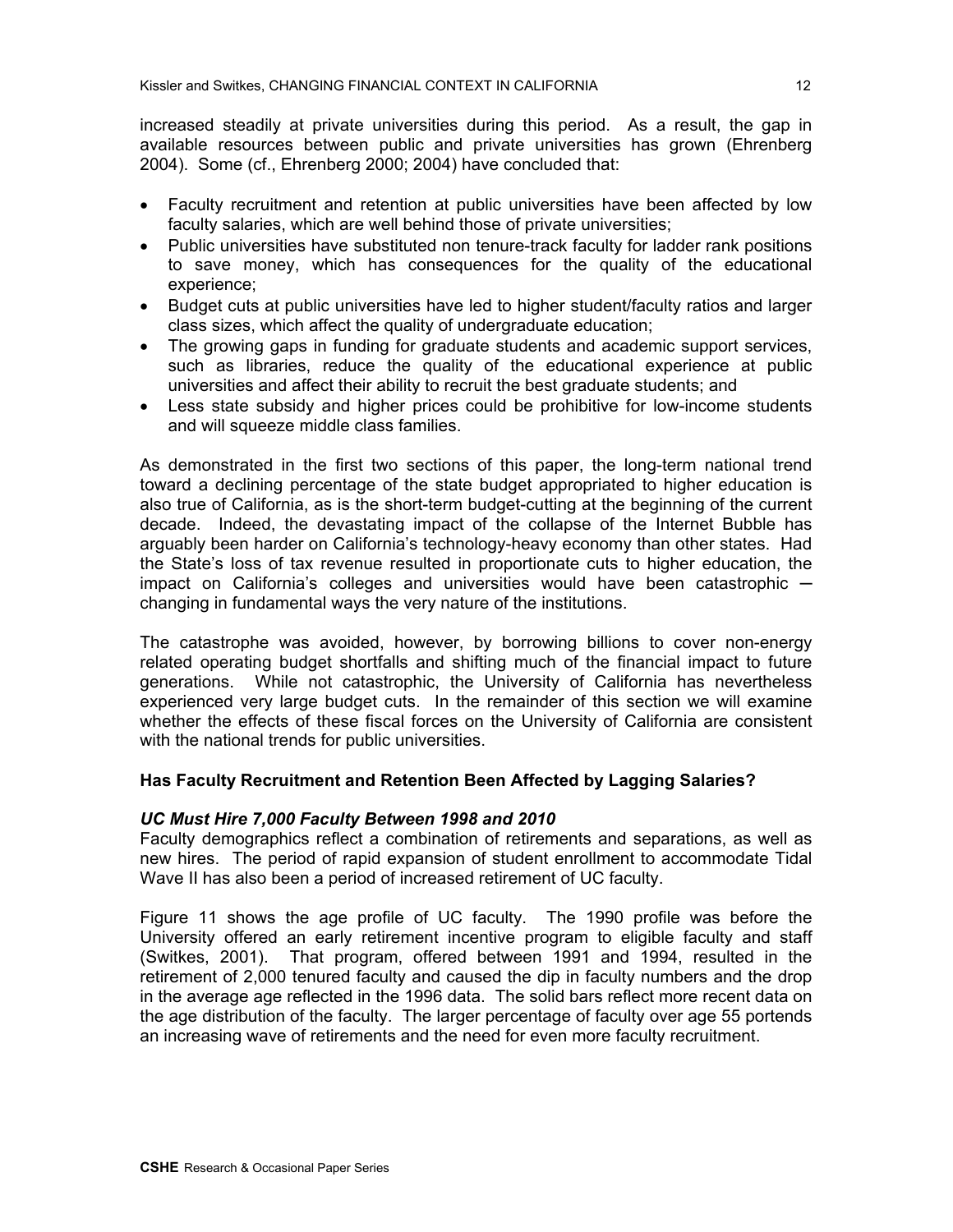

**Figure 11. Age Distribution of University of California Faculty at Three Points in Time** 

Since 2000, UC campuses have been recruiting faculty for both growth and replacements as fast as they can. The long-range enrollment plan assumed growth of 60,000 students over a twelve-year period (1998 to 2010) and called for hiring 7,000 new faculty (an average of 585 per year). Figure 12 illustrates the model developed to estimate faculty hiring on the General Campuses and in the Health Sciences. Not shown are the unprecedented 586 hires in 2003-04, a University of California record.



**Figure 12. University of California Faculty Recruitment and Retention Plan**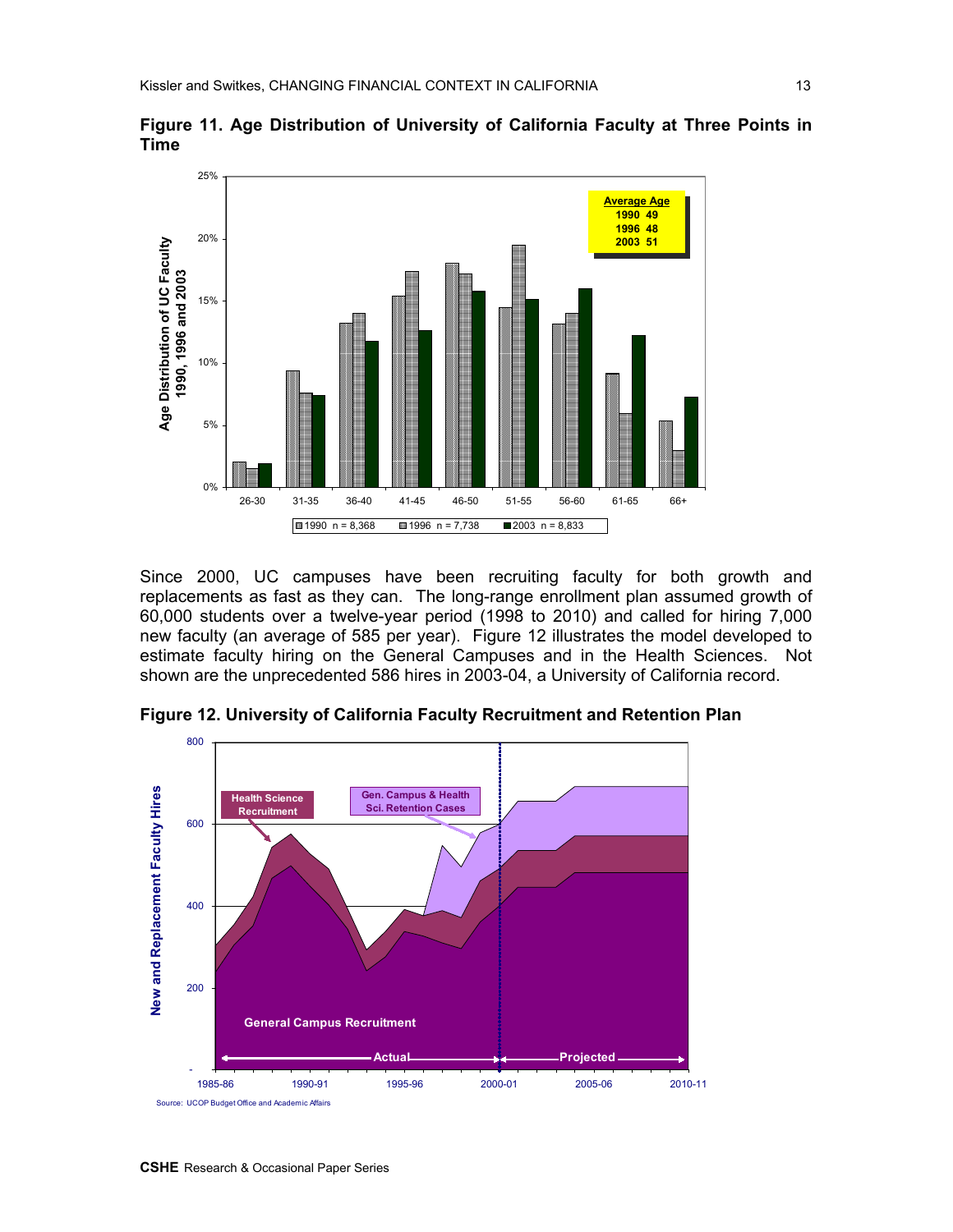#### *UC Faculty Salaries Are Below Market*

Faculty salaries have fallen 10% below market during California's fiscal crisis (See Figure 13). The growing lag in faculty and staff salaries is one of the areas of greatest concern as a result of years of underfunding of the University's budget. No funds were provided for salary increases for 2003-04 or 2004-05, although those faculty who were eligible for merit increases<sup>[1](#page-13-0)</sup> did receive them because the University made additional internal budget cuts.

## **Figure 13. Average Faculty Salaries for the University of California in Relation to Those of Peer Universities**



## *There Has Not Yet Been a Significant Impact on Recruitment and Retention*

Had the drop in UC faculty salaries relative to its peer institutions had an effect on retention, one would have expected to see an increase in separations. However, with the exception of the increasing number of retirements noted above, the annual rates of separation for both Assistant Professors and tenured faculty continue to be very modest (varying between 1.0% and 1.3% over the past 4 years). However, the University's efforts to block faculty raids from competing universities have not been without cost. Matching outside offers of faculty being recruited by other institutions is expensive and causes unwelcome inequities in salaries among colleagues.

The faculty recruitment and start up costs for new faculty are very high and the University's recruiting difficulties are compounded by the high cost of housing in

 $\overline{a}$ 

<span id="page-13-0"></span> $1$  University of California faculty have a regular pre- and post-tenure review process that provides a detailed merit review every 2 to 4 years depending upon rank. This review continues throughout all faculty members' careers and consists of an examination of their accomplishments in teaching, research, and service by their department colleagues and the dean. On most UC campuses, the file is then evaluated by a campus-wide faculty committee with final approval by the Provost. Advancement is not automatic (see Switkes, 1999).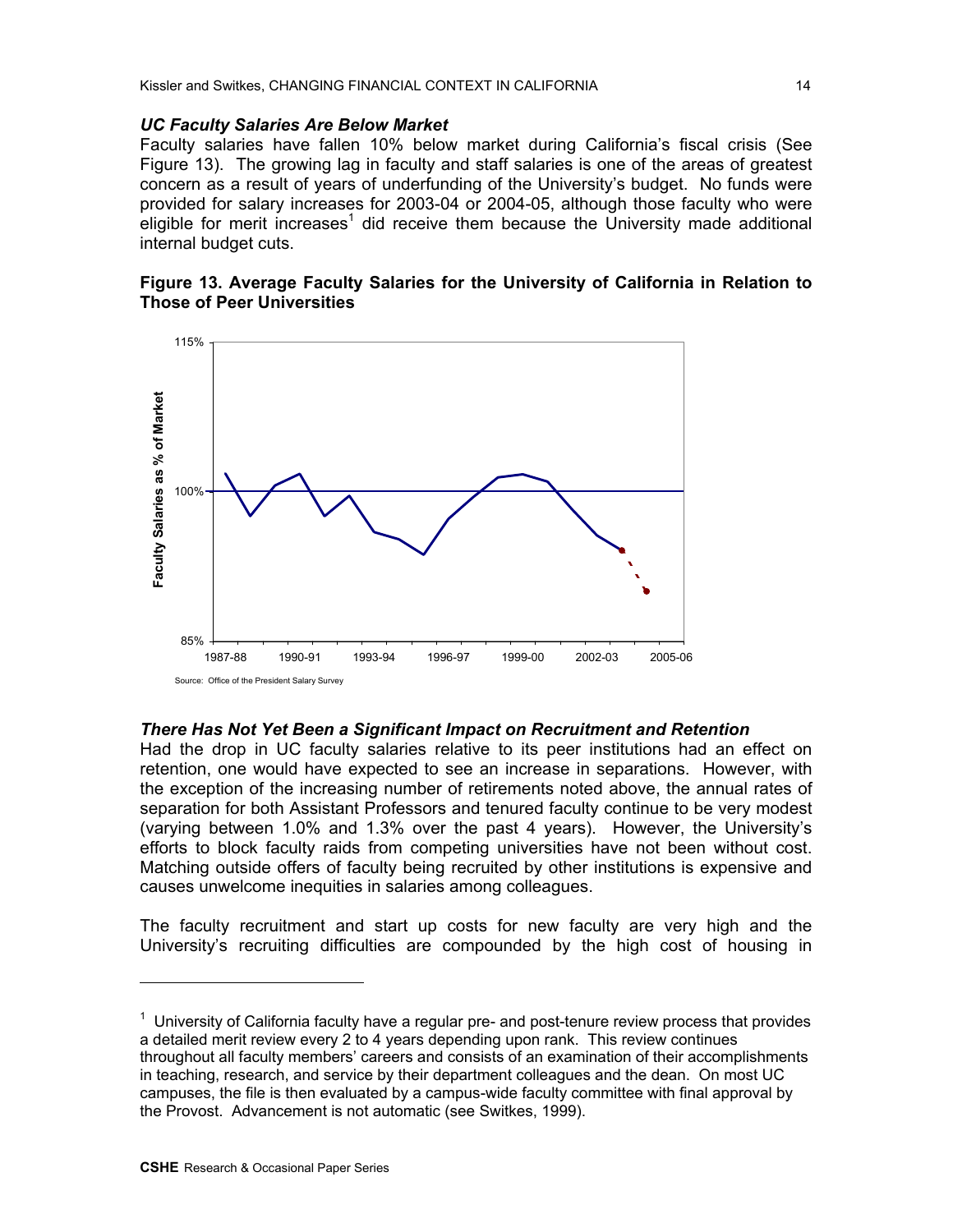California. However, UC campuses have continued to hire large numbers of new faculty, including a record number in 2003-04. The University of California continues to recruit excellent faculty for a number of reasons; among them is the fact that the University offers an excellent benefits and superior retirement package. This could change, however, because Governor Schwarzenegger has proposed major changes in public retirement programs, including the one offered by the University of California. If approved in the form proposed by the Governor (either by the legislature or by the voters through the initiative process), these changes would seriously damage faculty recruitment and retention at the University of California.

## **Has the University of California Relied upon Part-Time Faculty to Cut Costs?**

To test this hypothesis, payroll records for General Campus faculty (excluding the Health Sciences) were analyzed for several years. As shown in the table below, the percent of regular faculty has remained steady for more than 20 years. The University of California has *not* reacted to the budget cuts by hiring a larger percentage of lecturers, instructors, and other temporary faculty.

|                             | 1981 | 1985 | 1990 | 1995 | 2000 | 2004 |
|-----------------------------|------|------|------|------|------|------|
| <b>Regular Professorial</b> |      |      |      |      |      |      |
| <b>Faculty</b>              | 79%  | 79%  | 81%  | 80%  | 78%  | 80%  |
| Lecturers, Instructors,     |      |      |      |      |      |      |
| and Other Temporary         |      |      |      |      |      |      |
| <b>Faculty</b>              | 21%  | 21%  | 19%  | 20%  | 22%  | 20%  |

## **Table 1. The Mix of General Campus Faculty in the University of California**

# **Have the Budget Cuts and Fee Increases Affected the Educational Experience?**

In the mid-1960s, the University's budgeted student/faculty ratio was 14.5 to 1. In the early 1970s it increased to 17.6 to 1, where it stayed for nearly 20 years. During the budget cuts of the early 1990s, it rose to 18.7 to 1. As a result, the University's student/faculty ratio is higher than the average of the four public comparison universities and much higher than those of the four private comparison schools.

During California's recent fiscal crisis, governors twice proposed further increases in the student/faculty ratio and made associated cuts in the University's budget totaling \$70 million. However, the University of California has constitutional autonomy and the Board of Regents chose not to implement those increases in the student/faculty ratio. Instead, the President was directed to cut campus budgets on a temporary basis and develop a multi-year plan to restore the \$70 million.

In addition, campuses have made it a high priority to provide students with the classes they need to graduate. Campuses made a commitment to add 1,000 lower division classes and instituted a program of freshman seminars to address concerns about large, impersonal classes. In addition, increased use of summer session and increased participation of regular faculty in summer session teaching have made it easier for undergraduates to complete their programs of study on time.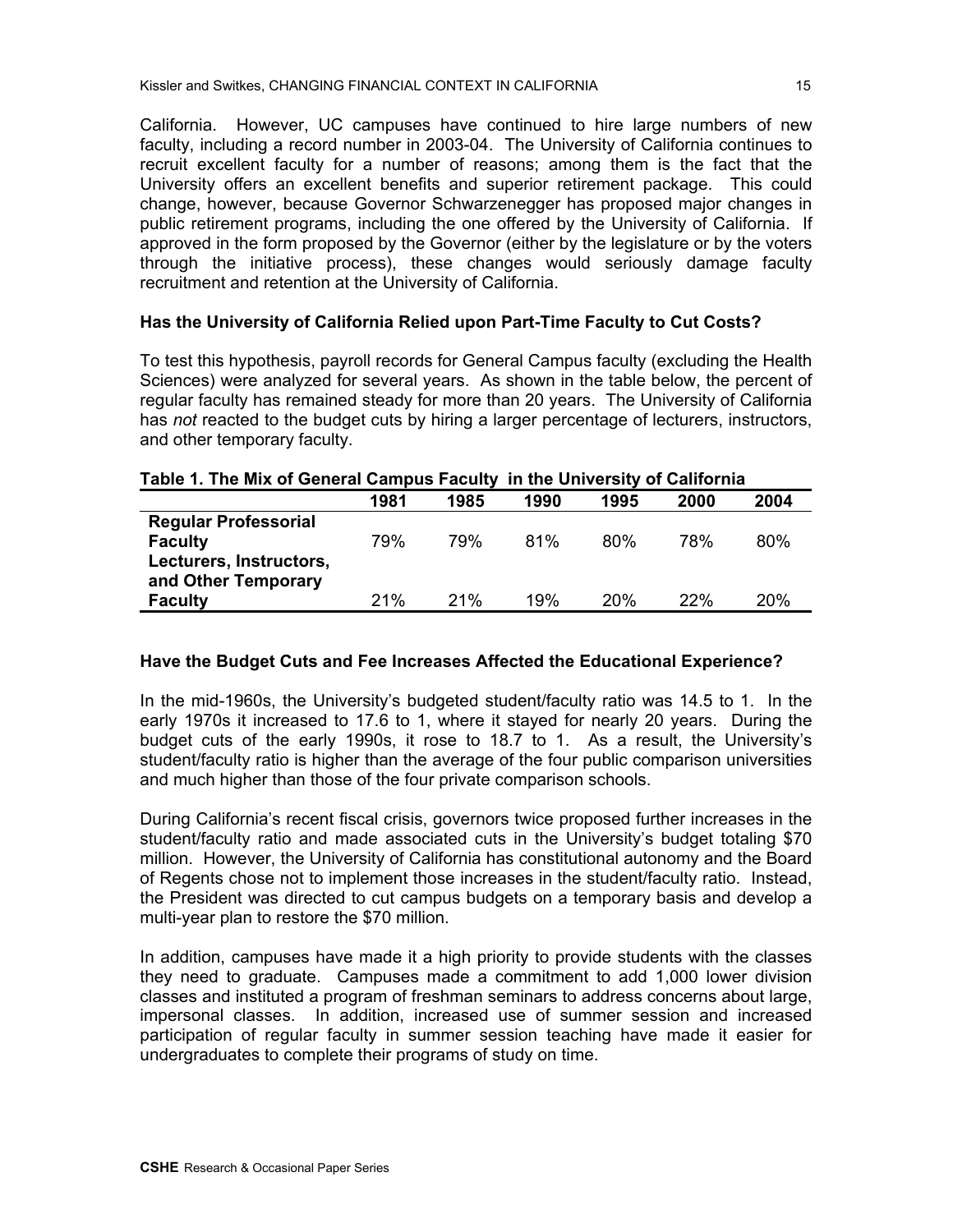The success of these and other efforts can be seen in persistence and graduation rates (Figure 14). Ninety-two percent of the entering freshman class returns to enroll in the second year. The 5-year graduation rate for entering freshman has increased slightly over the past 10 years, from 69% to 73%. It is important to note, however, that students are taking fewer quarters to complete their degrees and the 4-year graduation rate has increased more than the 5-year rate. In a perverse way, higher fees seem to have encouraged students to complete their studies more rapidly.

## **Figure 14. Persistence and Graduation Rates of Students Who Enter the University of California as Freshmen**



#### **Have Budget Cuts Affected the Ability to Recruit the Best Graduate Students?**

Prior to the onset of California's fiscal crisis there was concern about the University's ability to recruit the best graduate students. Therefore, the President appointed a Commission on the Growth and Support of Graduate Students to study the problem and develop recommendations. The Commission (2001) found the most serious problem to be in doctoral fellowships. Those applicants who were offered a fellowship by a UC campus but chose to attend another university typically received an offer from the competing institution that was a net \$2,000 higher than the UC offer after accounting for differences in the cost of living in different regions.

In response, the University of California took a number of steps to close the gap. Over the next four years, however, the fees for graduate academic students almost doubled (\$3,609 in 2001-02 to \$6,897 in 2005-06) and there was widespread concern that UC offers were falling further behind. However, a follow-up study found that the fellowship offers accepted by those choosing to attend another university were still approximately \$2,000 higher than the offer from a UC campus, apparently because those competing institutions were also facing budget problems.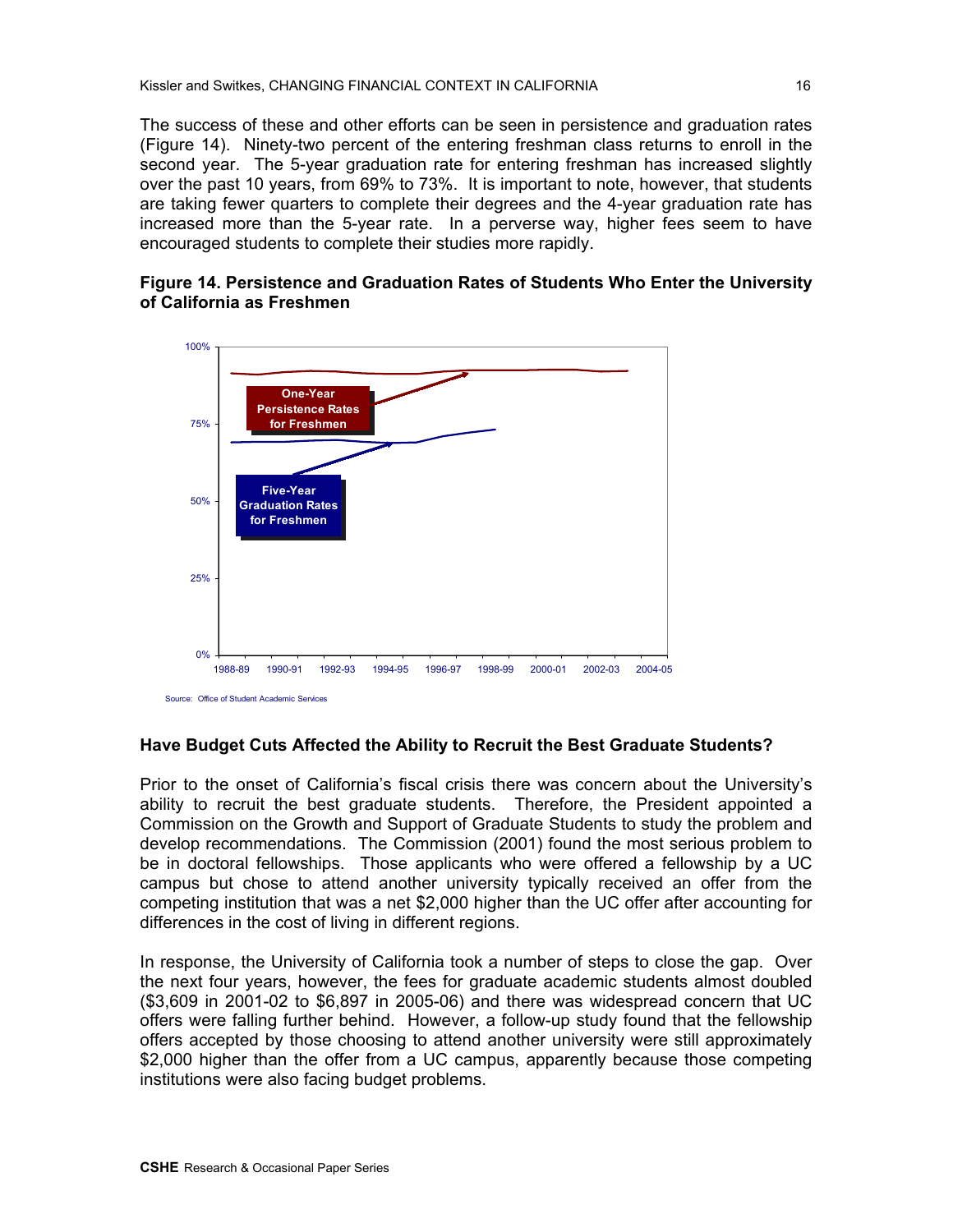## **Have Tuition Increases Affected the Enrollment or Academic Performance of Undergraduates from Low-Income Families?**

In accordance with the Master Plan for Higher Education, the University of California sets its eligibility requirements to serve the top  $1/8<sup>th</sup>$  of California high school graduates. Enrolling these students is predicated on students and their families being able to afford a University of California education. Affordability is a function of the cost of attendance and the availability of financial aid.

The University of California's financial aid programs are designed to make UC financially accessible to all students through a combination of part-time work during the academic year and work during the summer, borrowing, parental contribution in accordance with their ability to pay, and then federal, state, and UC grants and scholarships. Students from low-income families are eligible for Pell grants. In each of the past few years, UC campuses have received national acclaim for enrolling large numbers of Pell recipients. Despite the sharp increases in undergraduate fees, almost one in three UC students are Pell recipients. As shown in Figure 15, UC figures are much higher than those of other leading research universities because the University distributes an unusually large amount of institutional aid and because its eligibility pool has a large percentage of applicants from low-income families.





Enrolling low-income students does not necessarily mean that they will be able to stay in school and graduate. A recent presentation to the UC Board of Regents by Provost M.R.C. Greenwood (March 2005) addressed this concern. She demonstrated that first year persistence rates for low-income students (for families with incomes of less than \$40,000) were the same as those for middle-income and high-income students. Lowincome students took a little longer to graduate, but graduation rates after six years were similar to those for students from middle-income families.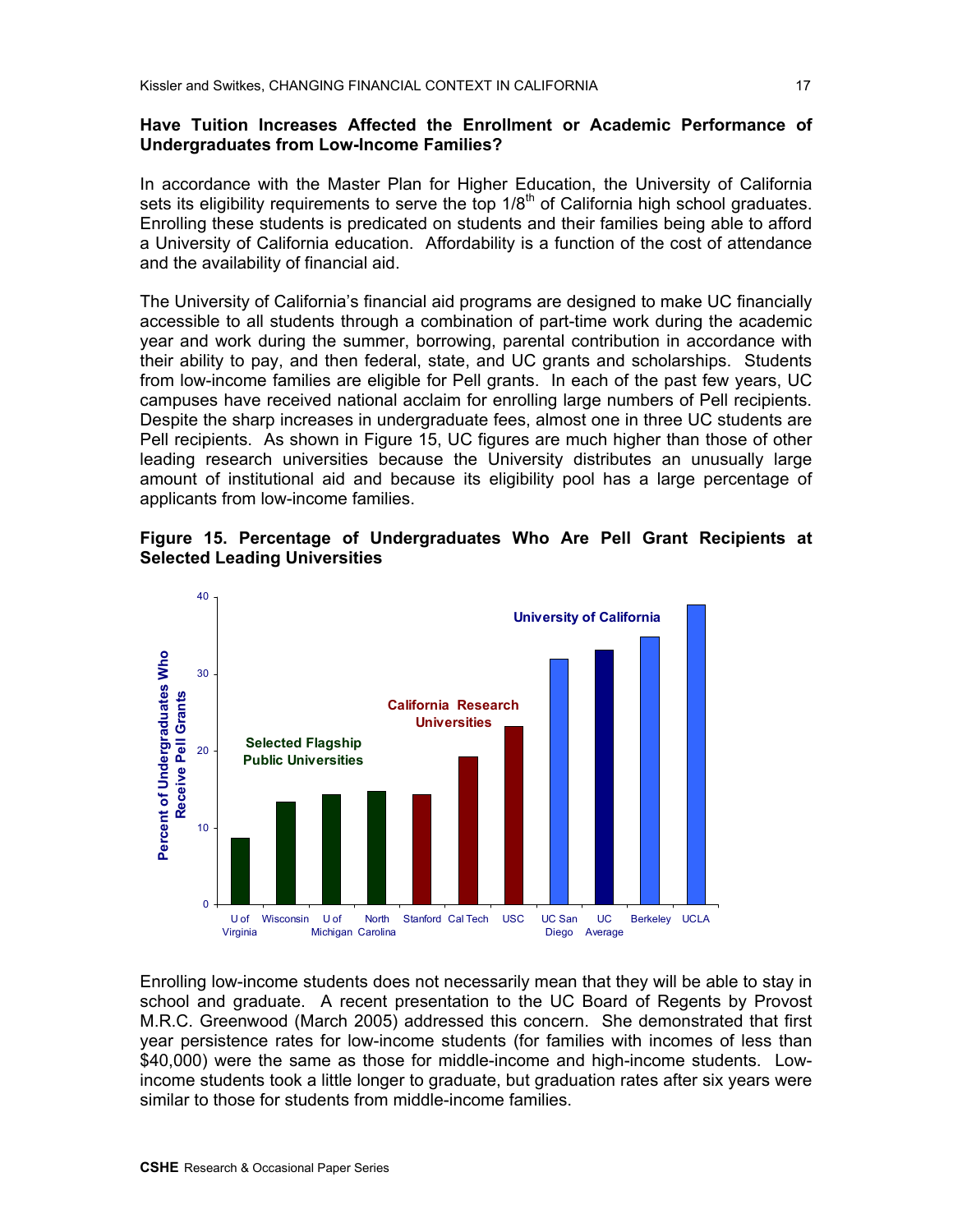The University of California's enviable record in enrolling and graduating low-income students despite large student fee increases is attributable, in large part, to the availability of financial aid. Scholarships and grants, excluding loans, increased from \$730 million in 2001-02 to more than \$1 billion in 2004-05. On the national scene, this would be considered as a "moderate tuition / high aid" policy. The State legislature has increased the amount of financial aid available through the Student Aid Commission and the University of California has increased its commitment of internal funds. Current Regental policy returns 25% of the increase in undergraduate student fees in the form of financial aid. These additional dollars have been targeted so that low-income undergraduate students have not been affected by the fee increases.





As a result, most low-income students are able to enroll and complete their degrees without accumulating large amounts of debt. Figure 16 shows the percentage of students who graduated in 2003-04 with no debt, manageable debt, and high debt at four income levels. In this chart, high debt is defined as debt requiring more than 9% of the average student's starting salary. As can be seen in Figure 16, many graduating seniors chose not to borrow at all, even 26% of the low-income students.

Very few UC students graduated with high debt. Even among low-income students, only 4% graduated with high debt. In addition, repayment plans are available to help them manage their debt, including extended payment plans, graduated plans, and incomecontingent plans. In short, the impact of tuition and fee increases on low-income families has been minimized by sharp increases in financial aid. Access has been maintained for low-income students under the University of California's "moderate tuition / high aid" policy, but California's fiscal crisis has stretched middle-income families.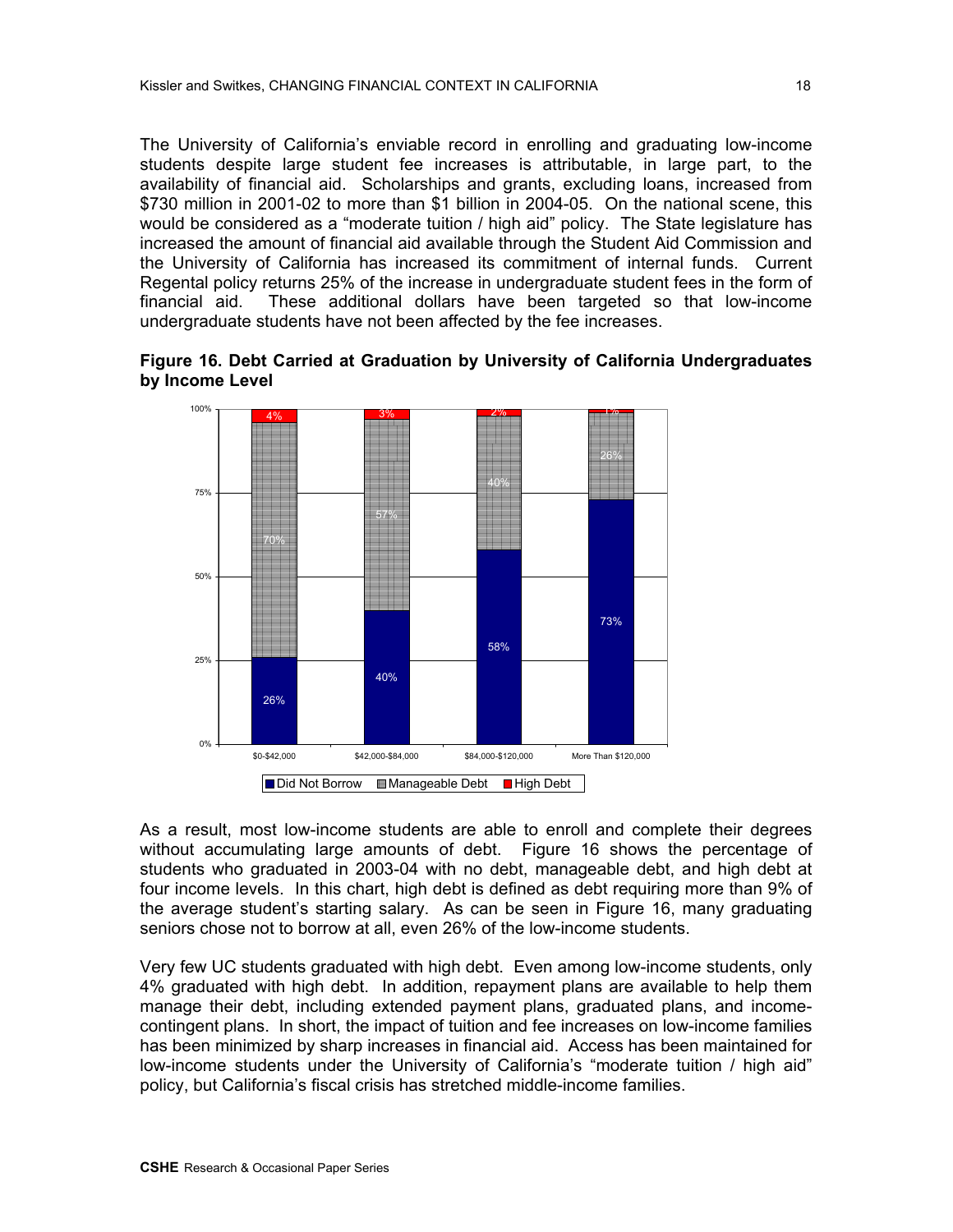## **CONCLUSION**

In the section of this paper on "Less Taxpayer Support for Higher Education," we said that it was important to separate the short-term budgetary effects of a bursting Internet Bubble from long-term trends in the funding of public higher education. The state of California has followed the long-term, national trend of governors and legislators giving a lower priority to higher education. For example, the percentage of the State General Fund Budget appropriated to the University of California declined from 7% in 1970 to 3.5% in 2004-05. Correspondingly, the State General Fund appropriation to the University as a percentage of total revenue declined from 41% to 19% over that same time period.

The short-term pattern in most states of budget cuts to higher education during the recent economic downturn has also occurred in this state. California's loss of capital gains and stock options revenue was one of the worst in the nation and the resulting fiscal crisis led to reductions in State appropriations to the University of 15% over the past four years, while enrollments were growing by 19%.

The University of California took several actions to minimize the impact of these reductions in State funding. Despite sharp increases, student tuition and fee increases offset less than one-third of the total cut. Those additional tuition and fee revenues were, however, targeted and offset much of the impact on instructional programs, though there were large cuts in other areas. Steps were taken to streamline administrative processes to make better use of limited State funds. Also, the University utilized technology and leveraged the power of a multi-campus system to soften the effects on academic support budgets. Nevertheless, the quality of the educational program has been affected, and salaries for both faculty and staff are well below market.

To determine the effectiveness of the University of California's strategies, we tested several hypotheses about the impact of budget cuts on public universities. We found that UC faculty salaries had fallen behind those of the privates but the gap had not substantially affected recruitment and retention. Unlike the pattern at many other public institutions, the University has not substituted more non tenure-track faculty for ladder rank positions to save money. Even though governors in California had cut budgets and proposed to increase the student/faculty ratio twice, the University chose to protect the quality of the educational program by cutting budgets in other areas temporarily and establishing a long-term plan to restore the former budgeted student/faculty ratio.

In terms of students, we found that the tuition and fee increases at the University of California had a larger impact on graduate than undergraduate students. Graduate student support, particularly fellowships for doctoral students, is behind market and the Academic Senate has made this a high priority. The impact of the tuition and fee increases on low-income undergraduate students has, however, been minimized by substantial increases in financial aid.

In short, the University of California seems to have avoided in the short run some of the more serious effects on the academic program of the loss of State funds. A new Compact with Governor Schwarzenegger ends four years of budget cutting and provides a floor for future budget increases. But what about the future? The Compact is not a guarantee of future funding but rather a good faith effort by the governor to fund it and a good faith effort on the part of the University to meet the accountability elements.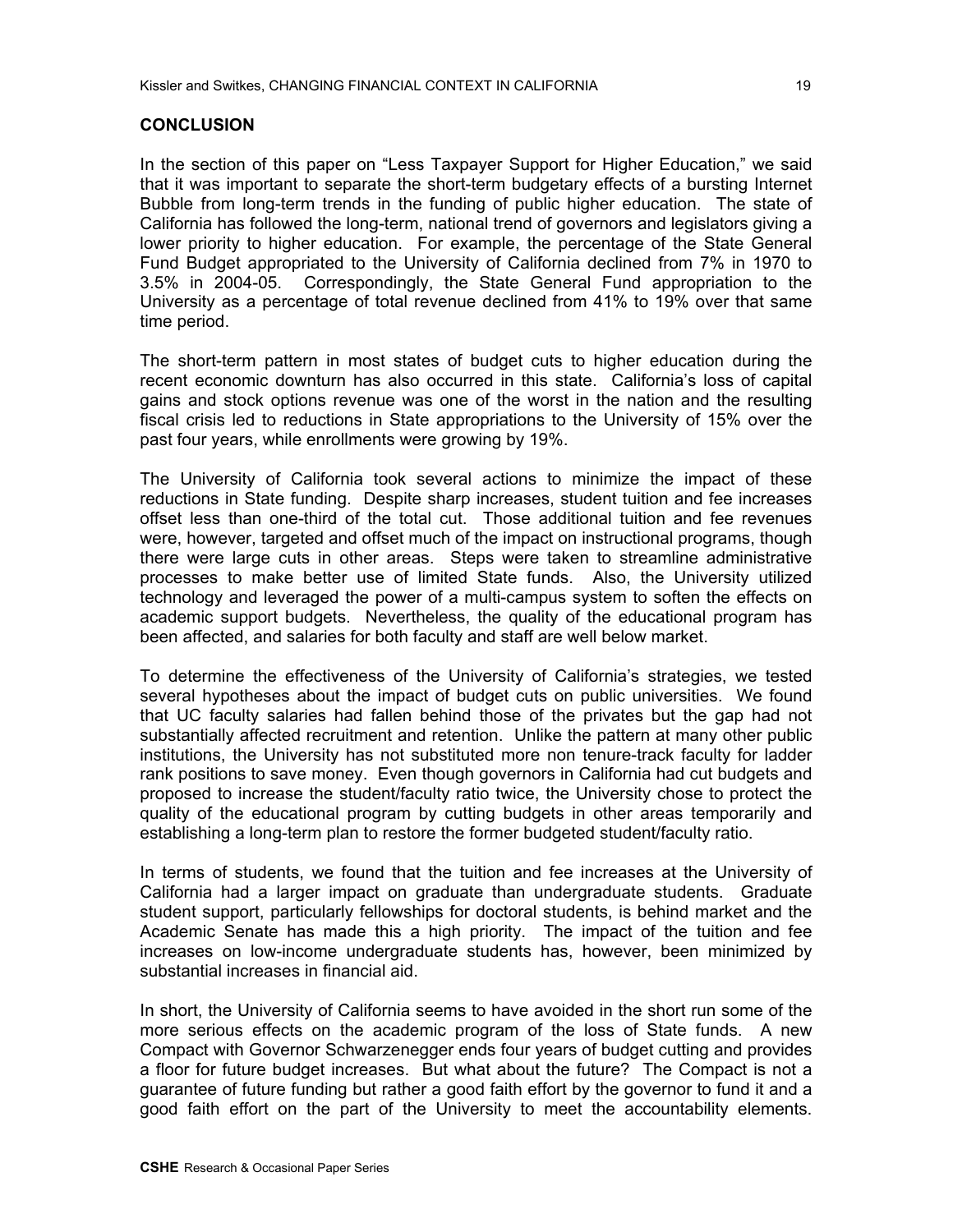Agreements like this one have been broken in the past during economic downturns, and it could happen again.

Of course, this state faces a long list of other competing needs. Like the governors in other states, Governor Schwarzenegger is struggling with budget priorities such as below average school funding and rising health care costs. Furthermore, future governors will be faced with a huge bill for health care and other social services when the baby-boomers retire.

On the other hand, California's economy, which is currently the  $6<sup>th</sup>$  largest in the world, is well positioned for competitiveness in the 21<sup>st</sup> century with R&D-intensive industry clusters, such as information technology and software in the Silicon Valley, aerospace in Los Angeles, and pharmaceuticals in San Diego. As the Chairman of the Federal Reserve Board, Alan Greenspan, said a few years ago, California's economy will go through its ups and downs but over the long term this state will do relatively well because it has more research universities than any other.

The ten campuses of the University of California are critical pieces of the fabric of higher education, which has been so important to the state's economy and quality of life. A decline in the quality of their educational programs and research enterprises would not be in the public interest and must not be allowed to happen.

### **References**

- Betts, J. R. (2000). *The changing role of education in the California labor market.* San Francisco: Public Policy Institute of California.
- Commission on the Growth and Support of Graduate Education. (2001). "[Innovation](http://www.ucop.edu/services/innovation.pdf) and prosperity at risk: Investing in graduate education to sustain [California's](http://www.ucop.edu/services/innovation.pdf) future." Oakland, California: University of California. <http://www.ucop.edu/services/gradeduc.html>
- Drucker, P. F. (1959). *Landmarks of tomorrow*. New York: HarperCollins Publishers.
- Dynes, R. C. (2005). "Testimony before the Senate Budget and Fiscal Review Subcommittee on Education." <http://budget.ucop.edu/pres/200506/dynes-senate22805.pdf>
- Ehrenberg, R. G. (2000). *Tuition Rising: Why college costs so much*. Cambridge: Harvard University Press.
- Ehrenberg, R. G. (2004). "Key issues currently facing American higher education." Paper presented at the NACUBO annual meeting, Milwaukee Wisconsin, July 2004.
- Greenwood, M.R.C. (2005). "Master Plan Partnerships: Undergraduate student financial aid and campus-based fees." Oakland, California: University of California. <http://www.ucop.edu/acadaff/financialaid.pdf>